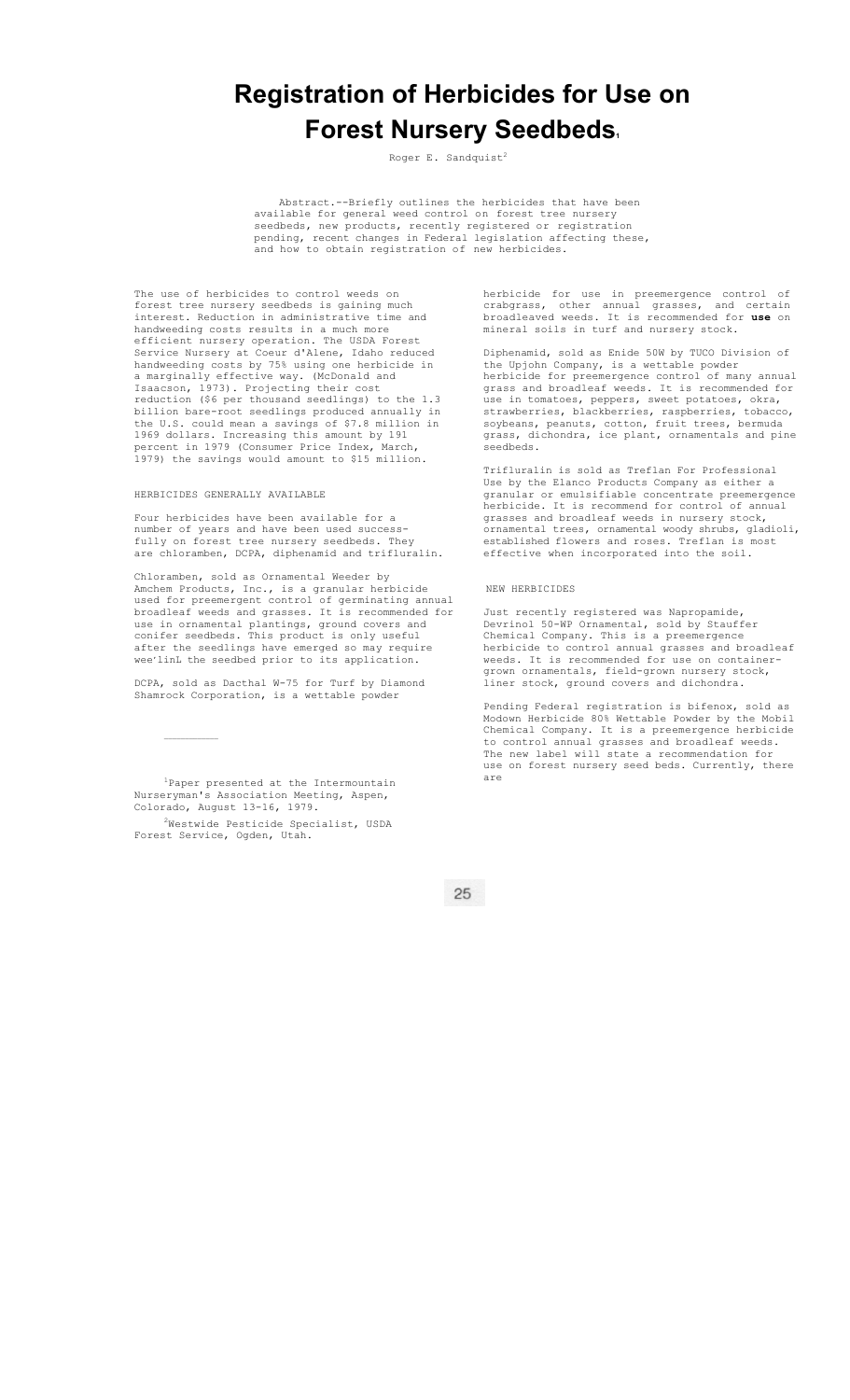special local needs registrations in California, Oregon, Washington and Colorado and pending registrations in Idaho and Montana.

This brief description of six herbicides shows that the recommendations vary from very general to specific. The recommendation for nursery stock is general and the recommendation for pine seedbeds is specific. The recommendation for forest nursery seedbeds is intermediate; a later discussion will indicate why this may be more appropriate than other designations of site.

# LEGISLATION CHANGE

From 1972 to 1978 the use of pesticides was regulated by Section  $12(a) (2)(g)$  of the Federal Insecticide, Fungicide and Rodenticide Act (FIFRA) which made it unlawful for any person to use a registered pesticide in a manner inconsistent with its labeling. Congress intended this to be enforced in a "common sense manner" but the wording was too broad to be interpreted precisely. This resulted in anxiety among those who had uses for pesticides which were not explicitly labeled.

In 1978 FIFRA was amended. According to the new language, it is a violation of the law to use a registered pesticide "in a manner not permitted by the labeling" with three exceptions. They are: (a) a the labeling" with three exceptions. They are<br>pesticide may be used at lower than the label dosage; (b) a pesticide may be used to control target organisms not listed on the labeling if its use is still consistent with the sites included on the labeling and; (c) any application method not prohibited by the labeling is acceptable.

The real important language for our purposes<br>is "if still consistent with the sites included on is "if still consistent with the sites included on the labeling". This language is a key to what Congress meant. In their Conference Report, they stress the site as important and imply that variations in use are acceptable if the variations would not cause unreasonable adverse effects on the environment.

Using this rationale, it can be interpreted that the six herbicides described can legally be used on forest tree seedbeds even if the label does not explicitly so state. The USDA Forest Service does not advocate non-labeled uses. However, recommendations may be made for these nonlabeled uses if supported by sound information. A case in point is the Devrinol 50-WP A case in point is the Devrinol 50-WP<br>Ornamental label. The nearest thing to our needs is a claim on the label for weed control in field-grown ornamentals. The Westwide Nursery Herbicide Screening Project has developed data which supports a

registration for use on forest tree nursery seedbeds. The author has recommended to the Western Regional Foresters that Devrinol be considered for forest tree nursery seedbed weed control. Included with the recommendation was a list of weeds controlled, the forest tree species which are tolerant to the herbicide, and use directions and precautions pertinent to the culture of these species. Upon revision of the Devrinol label the manufacturer will incorporate this use pattern into the labeling.

A label claim for weed control on forest tree nursery seedbeds is a signal to the nurseryman that data is available to support this use and the data represents the range of the culture of the species. The labeling will be designed to show which species have been shown to be tolerant to the herbicide and which weed species will be controlled.

With the flexibility granted by the 1978 amendments to FIFRA it would be to everyone's advantage if labels were developed with general site designations such as forest tree nursery seedbeds. Tolerant species of seedlings could be listed under this. It would not be illegal to use the herbicide on species not listed on the label but the user would be accepting the liability if the seedlings were damaged.

#### OBTAINING NEW REGISTRATIONS

 $\mathcal{L}_\text{max}$ 

What must be done to get forest tree nursery seedbed uses placed on an herbicide label? Not much more than a nurseryman would do to assure himself that the herbicide is safe and effectively used in his nursery. The only other thing that must be done is to keep in frequent communication with colleagues doing similar work and the chemical company technical representatives. The Westwide Nursery Herbicide Screening Stud (Stewart, Abrahamson and McDonald, 1976 , Stewart, 1977 and Stewart, Owston and Weatherly, 1978) is a fine model to follow. With all nurseries following the same protocol, the information developed should complement and supplement that from individual nurseries.

This systematic investigation results in meaningful information which chemical companies can use to support the registration of the

3Stewart, R. E., S. McDonald, and L. Abrahamson. 1976. An administrative study for herbicide screening and weed control demonstration in western forest tree nurseries, 1976-1980. Pacific Northwest Forest and Range Experiment Station, Corvallis, Oregon (unpublished).

26